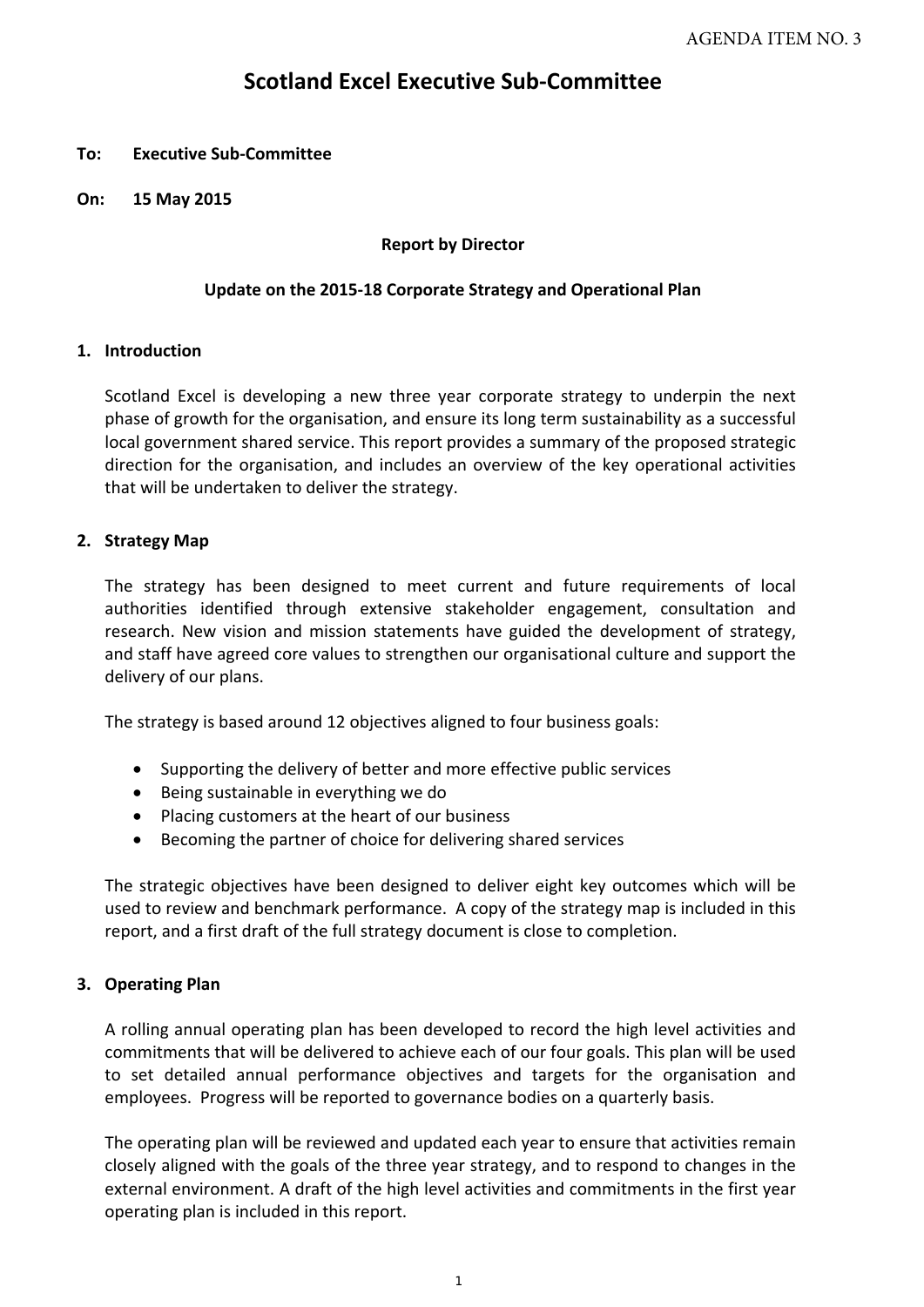### **4. Summary**

The Executive Sub-Committee is asked to note the progress being made towards the development of a new corporate strategy and operational plan. A full version of each of these documents will be presented to the Joint Committee for approval on 12 June 2015.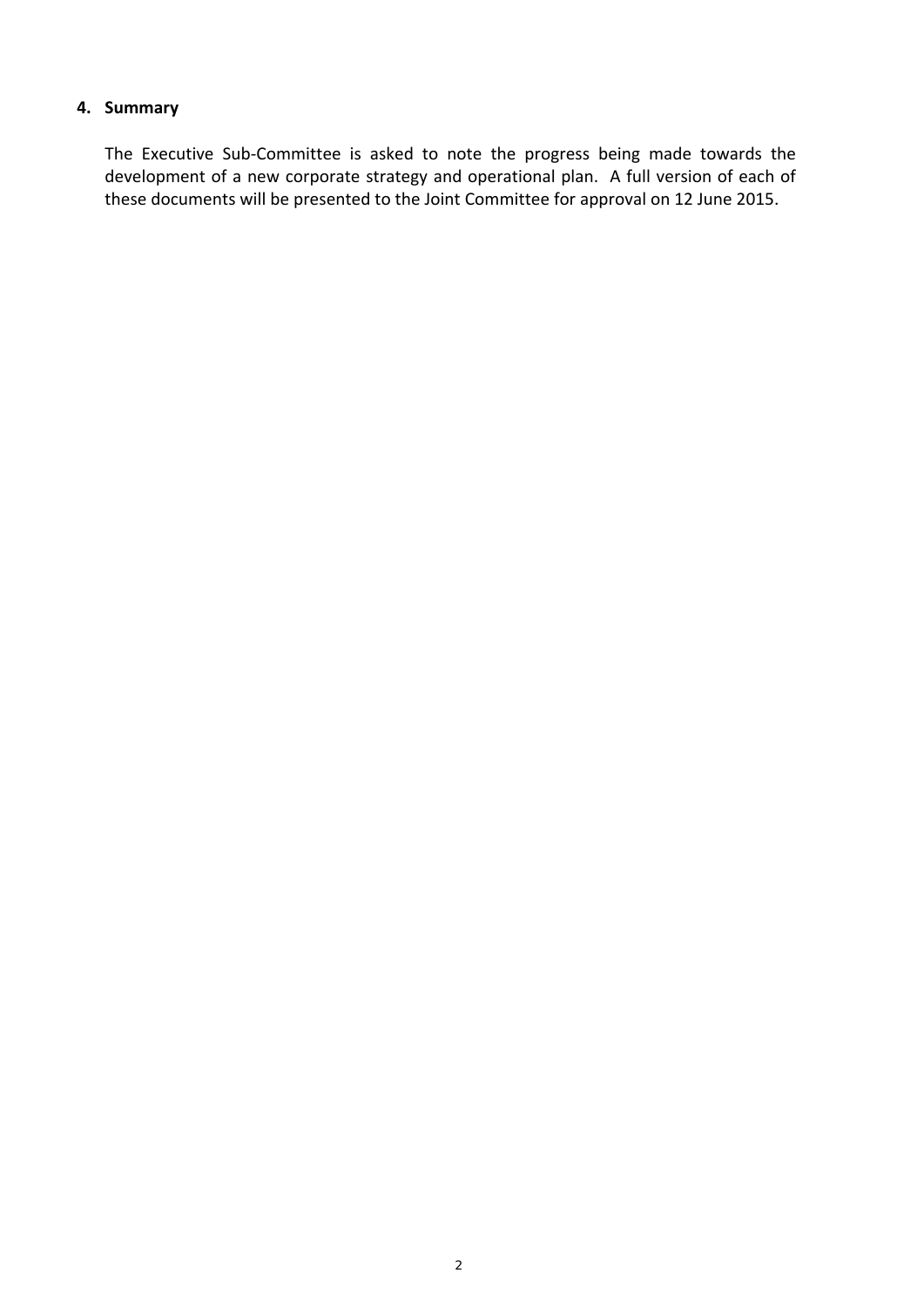## **Strategy Map**

|                                                                                                                                                                      |                                                                                                                                                                               | <b>Vision</b>                                                                                                                                                  |                                                                                                                                                                                  |
|----------------------------------------------------------------------------------------------------------------------------------------------------------------------|-------------------------------------------------------------------------------------------------------------------------------------------------------------------------------|----------------------------------------------------------------------------------------------------------------------------------------------------------------|----------------------------------------------------------------------------------------------------------------------------------------------------------------------------------|
|                                                                                                                                                                      |                                                                                                                                                                               | To be the shared service partner of choice for the Local Government sector                                                                                     |                                                                                                                                                                                  |
|                                                                                                                                                                      |                                                                                                                                                                               | <b>Mission</b>                                                                                                                                                 |                                                                                                                                                                                  |
|                                                                                                                                                                      |                                                                                                                                                                               | and sustainable public services, add measurable value for our customers, and bring tangible<br><b>benefits</b> for local communities and service users.        | To deliver effective and customer-orientated shared services which support collaborative, innovative                                                                             |
|                                                                                                                                                                      |                                                                                                                                                                               | <b>Values</b>                                                                                                                                                  |                                                                                                                                                                                  |
|                                                                                                                                                                      |                                                                                                                                                                               | Professional . Courageous . Respectful . Integrity                                                                                                             |                                                                                                                                                                                  |
|                                                                                                                                                                      |                                                                                                                                                                               | <b>Outcomes</b>                                                                                                                                                |                                                                                                                                                                                  |
| Our services support the<br>effective and efficient<br>delivery of public services                                                                                   | Our services support the<br>implementation of national<br>and local policy priorities                                                                                         | Our customers receive<br>relevant communication<br>and support                                                                                                 | Our people, policies,<br>processes and technology<br>optimise our value                                                                                                          |
| Our expertise supports<br>continuous improvement in<br>our sector's procurement<br>performance                                                                       | Our services help to deliver<br>positive and sustainable<br>outcomes for communities<br>and service users                                                                     | Our reputation<br>demonstrates the value of<br>collaboration                                                                                                   | Our customers are satisfied<br>with our services and<br>achieve a measurable return<br>on their investment                                                                       |
|                                                                                                                                                                      |                                                                                                                                                                               | <b>Goals</b>                                                                                                                                                   |                                                                                                                                                                                  |
| 1: Supporting the<br>delivery of better<br>and more effective<br>public services                                                                                     | 2: Being sustainable in<br>everything we do                                                                                                                                   | 3: Placing customers<br>at the heart of our<br>business                                                                                                        | 4: Becoming the partner<br>of choice for<br>delivering shared<br>services                                                                                                        |
| <b>Strategic objectives:</b>                                                                                                                                         | Strategic objectives:                                                                                                                                                         | Strategic objectives:                                                                                                                                          | <b>Strategic objectives:</b>                                                                                                                                                     |
| 1.1 Deliver a range of<br>collaborative<br>procurement and<br>supplier development<br>services which support<br>customers at a<br>strategic and<br>operational level | 2.1 Work with<br>stakeholders to<br>develop procurement<br>strategies which<br>support the delivery<br>of national and local<br>policy priorities<br>2.2 Deliver positive and | 3.1 Work with customers<br>to develop and<br>implement bespoke<br>plans for maximising<br>the value of our<br>services<br>3.2 Develop robust<br>communications | 4.1 Implement<br>organisational<br>development policies<br>which support a highly<br>skilled, motivated and<br>engaged workforce<br>4.2 Implement best<br>practice processes and |
| 1.2 Deliver a range of<br>shared services which<br>support customers in<br>the development of<br>their professional,                                                 | measurable social,<br>economic and<br>environmental impact<br>to local communities                                                                                            | strategies which<br>support customer<br>engagement and<br>position Scotland<br>Excel and its                                                                   | technology which<br>support the efficient<br>and effectively delivery<br>of services to customers                                                                                |
| organisational and<br>commercial capability<br>1.3 Deliver a range of new<br>shared services which<br>support the<br>effectiveness and<br>efficiency of customer     | 2.3 Lead and support<br>customers in the<br>development and<br>implementation of<br>best practice in<br>sustainable<br>procurement                                            | customers as leaders<br>in public procurement<br>/shared services<br>3.3 Represent the views<br>and needs of<br>customers in the wider<br>stakeholder          | 4.3 Implement robust<br>strategies, governance,<br>risk management and<br>funding models which<br>demonstrate a<br>measurable return on<br>investment to<br>customers and secure |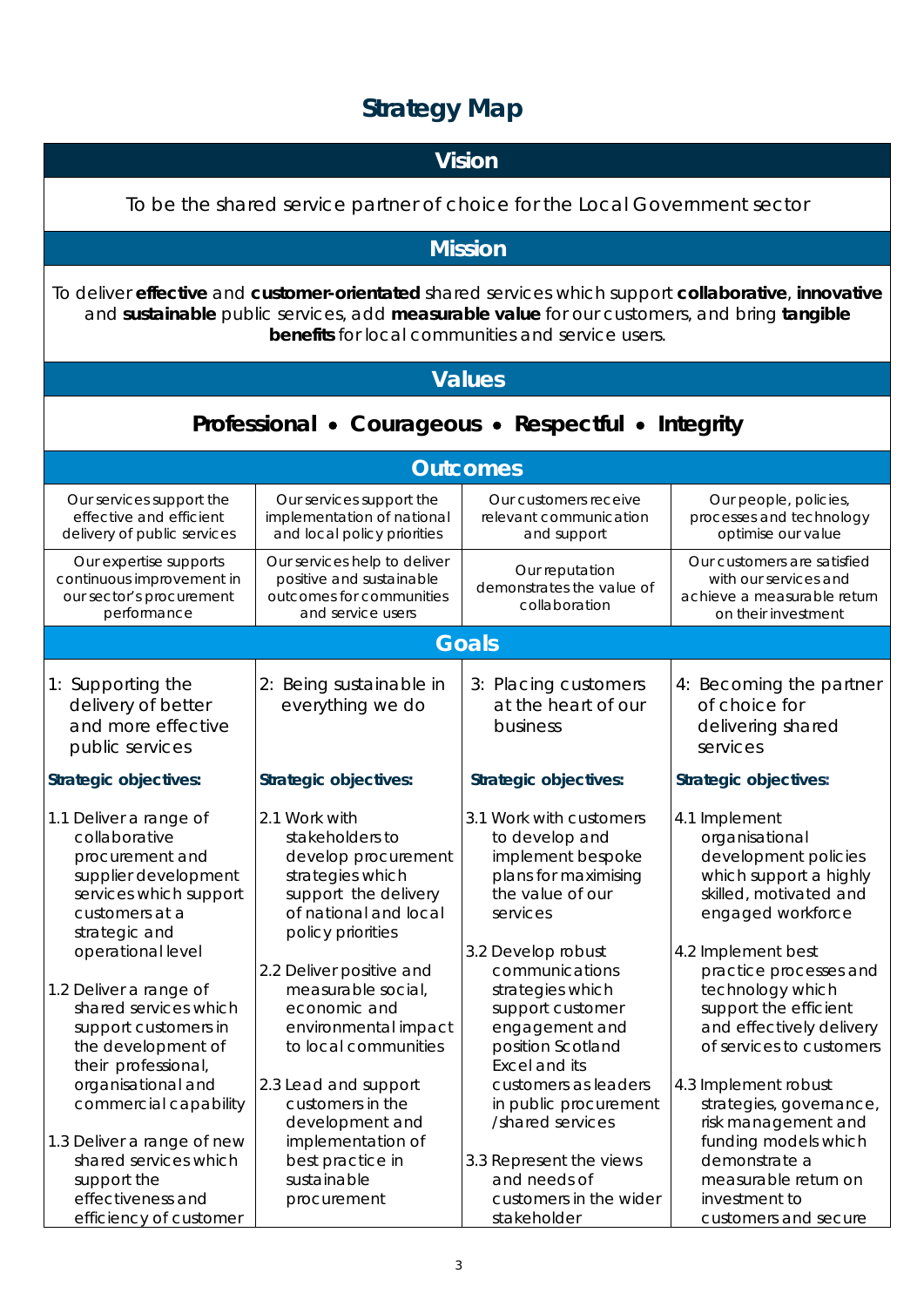| operations | environment | Scotland Excel's future |
|------------|-------------|-------------------------|
|            |             |                         |
|            |             |                         |
|            |             |                         |
|            |             |                         |
|            |             |                         |
|            |             |                         |
|            |             |                         |
|            |             |                         |
|            |             |                         |
|            |             |                         |
|            |             |                         |
|            |             |                         |
|            |             |                         |
|            |             |                         |
|            |             |                         |
|            |             |                         |
|            |             |                         |
|            |             |                         |
|            |             |                         |
|            |             |                         |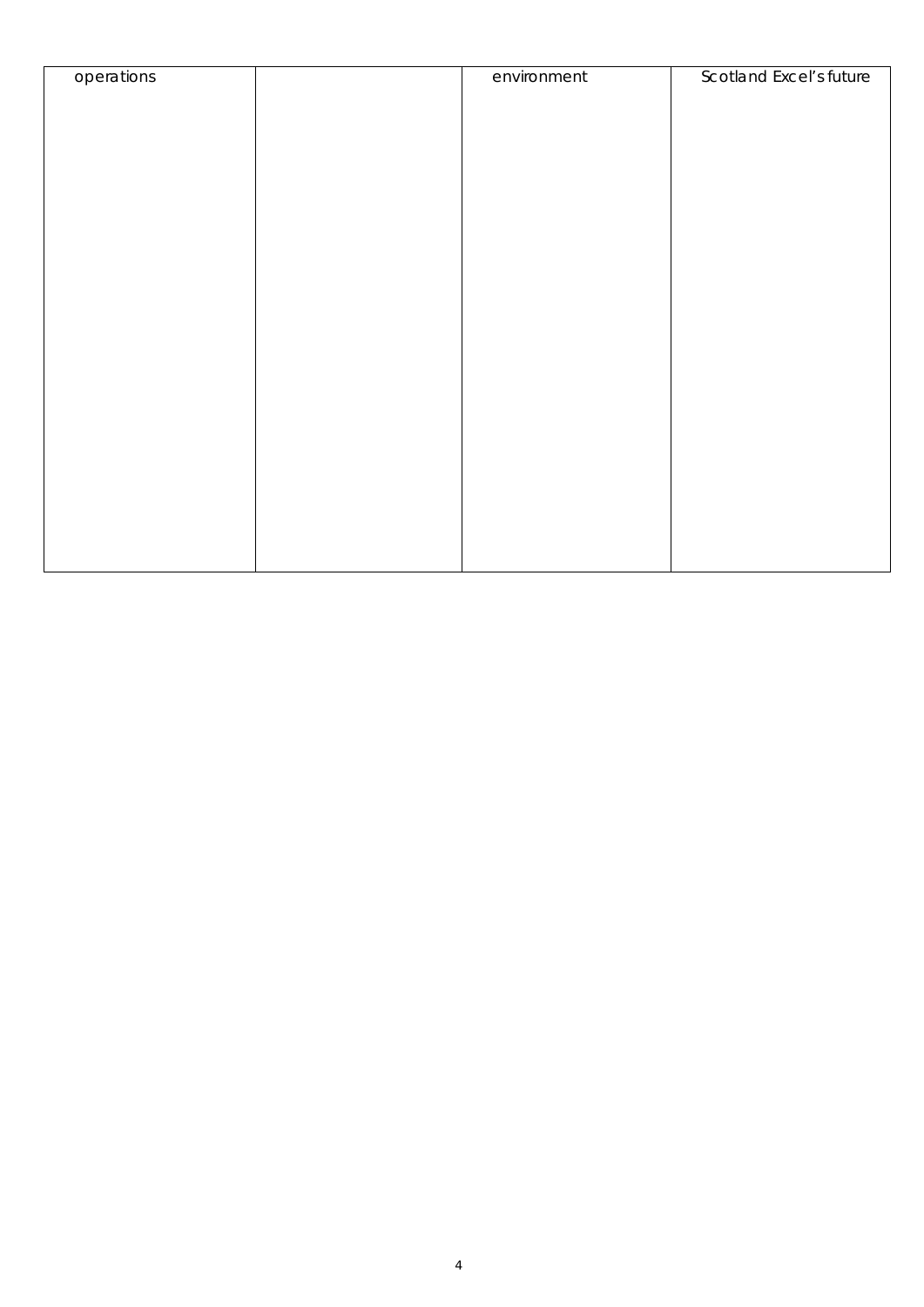| tter and more effective public services<br>Goa1 1: Supporting the delivery of bet | trategic objectives |
|-----------------------------------------------------------------------------------|---------------------|
|                                                                                   |                     |

1.1 Deliver a range of collaborative procurement and supplier development services which support customers at a strategic and operational level

 $\frac{1}{2}$ 

Deliver a range of collaborative procurement and supplier development services which support customers at a strategic and operational level

| $\frac{2}{1}$ |                                 | Deliver a range of shared services which support customers in the development of their professional, organisational and commercial capability |
|---------------|---------------------------------|-----------------------------------------------------------------------------------------------------------------------------------------------|
| $\frac{3}{1}$ |                                 | effectiveness and efficiency of customer operations<br>Deliver a range of new shared services which support the                               |
|               |                                 |                                                                                                                                               |
| Activity      |                                 | Commitment                                                                                                                                    |
|               | (a) Develop and implement a     | Deliver a rolling schedule of new contract opportunities identified and agreed with local authority stakeholders                              |
|               | contract plan aligned to the    | Ensure renewed contracts continue to focus on current strategic priorities                                                                    |
|               | strategic priorities of member  | Develop and implement a flexible workforce model that allows the pursuit of emerging opportunities to expand the                              |
|               | authorities                     | contract portfolio                                                                                                                            |
|               |                                 | Review and enhance Scotland Excel's contract and supplier management (CSM) methodology to provide more                                        |
|               | (b) Develop and implement a     | detailed intelligence on contract and supplier performance                                                                                    |
|               | strategy and plan for the       | Develop and deliver enhancements to the technology which supports CSM to enhance reporting capabilities and                                   |
|               | delivery of contract and        | improve efficiency                                                                                                                            |
|               | supplier management             | and reporting schedule, aligned to the spend patterns and priority level of each contract,<br>Deliver a rolling CSM survey                    |
|               |                                 | to measure contract and supplier performance                                                                                                  |
|               | (c) Develop and implement a     | Deliver an integrated programme of supplier development activity as part of Scotland Excel's CSM model                                        |
|               | strategy and plan for           | Deliver the 2016 Scotland Excel Supplier Excellence Awards and development event                                                              |
|               | improving supplier              | Identify and work with key suppliers within each category to explore the potential for developing long term                                   |
|               | performance                     | e to the solutions they provide to councils<br>partnerships which add valu                                                                    |
|               | (d) Manage the rollout of a new | agement programme to ensure that all local authorities are aware of, understand and are<br>Develop and deliver an eng                         |
|               | national procurement            | prepared for the new assessments                                                                                                              |
|               | capability assessment to the    | icotland Excel assessors to undertake the new assessments<br>Identify and train a pool of S                                                   |
|               | local government sector         | Complete assessments for all 32 local authorities by May 2016                                                                                 |

local government sector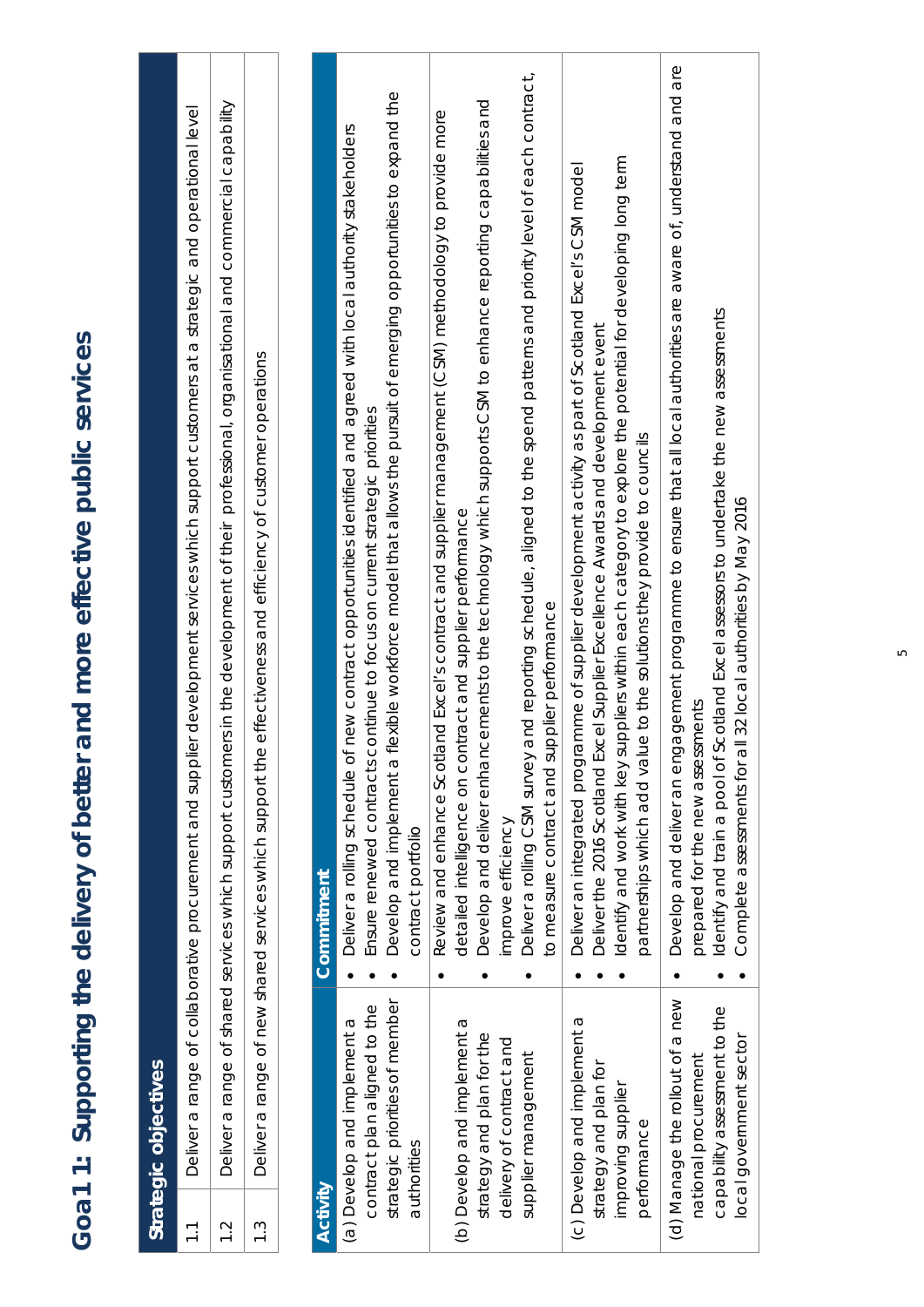| support the development of<br>procurement academy to<br>(e) Develop and implement a<br>capability and encourage<br>(g) Develop and implement a<br>(f) Develop and implement a<br>councils which meets their<br>shared service offering for<br>programme to lead and<br>commercial capability<br>new entrants to public<br>support professional<br>procurement and<br>procurement | Develop and implement eLearning capability for the delivery of training, considering the use of external partners where<br>Develop and implement a sustainable funding and resourcing model to support the ongoing delivery of procurement<br>Develop and implement a strategy for delivering additional shared services, aligned to customer needs, ensuring that<br>amme of procurement capability and changes evices, providing customers with a clear<br>each new service has a clear value proposition and can be delivered effectively and sustainably by Scotland Excel<br>Develop and implement a strategy and model for the delivery of sector training needs, partnering with educational<br>Develop and implement a strategy to encourage and support new entrants to public procurement, including<br>capability and change services to the sector, considering the use of external partners where appropriate<br>e which supports change and capability within the sector<br>deliver national/professional qualifications<br>graduate trainees and modern apprentices<br>menu of inclusive and chargeable services<br>Develop and deliver a progr<br>Deliver an annual conferenc<br>and professional institutes to<br>appropriate |
|----------------------------------------------------------------------------------------------------------------------------------------------------------------------------------------------------------------------------------------------------------------------------------------------------------------------------------------------------------------------------------|------------------------------------------------------------------------------------------------------------------------------------------------------------------------------------------------------------------------------------------------------------------------------------------------------------------------------------------------------------------------------------------------------------------------------------------------------------------------------------------------------------------------------------------------------------------------------------------------------------------------------------------------------------------------------------------------------------------------------------------------------------------------------------------------------------------------------------------------------------------------------------------------------------------------------------------------------------------------------------------------------------------------------------------------------------------------------------------------------------------------------------------------------------------------------------------------------------------------------------------------|
| requirements in a changing<br>public sector landscape                                                                                                                                                                                                                                                                                                                            | new streams of funding arising from the development of additional services to support the<br>anisation and infrastructure<br>Develop plans for reinvesting<br>continuous growth of the org                                                                                                                                                                                                                                                                                                                                                                                                                                                                                                                                                                                                                                                                                                                                                                                                                                                                                                                                                                                                                                                     |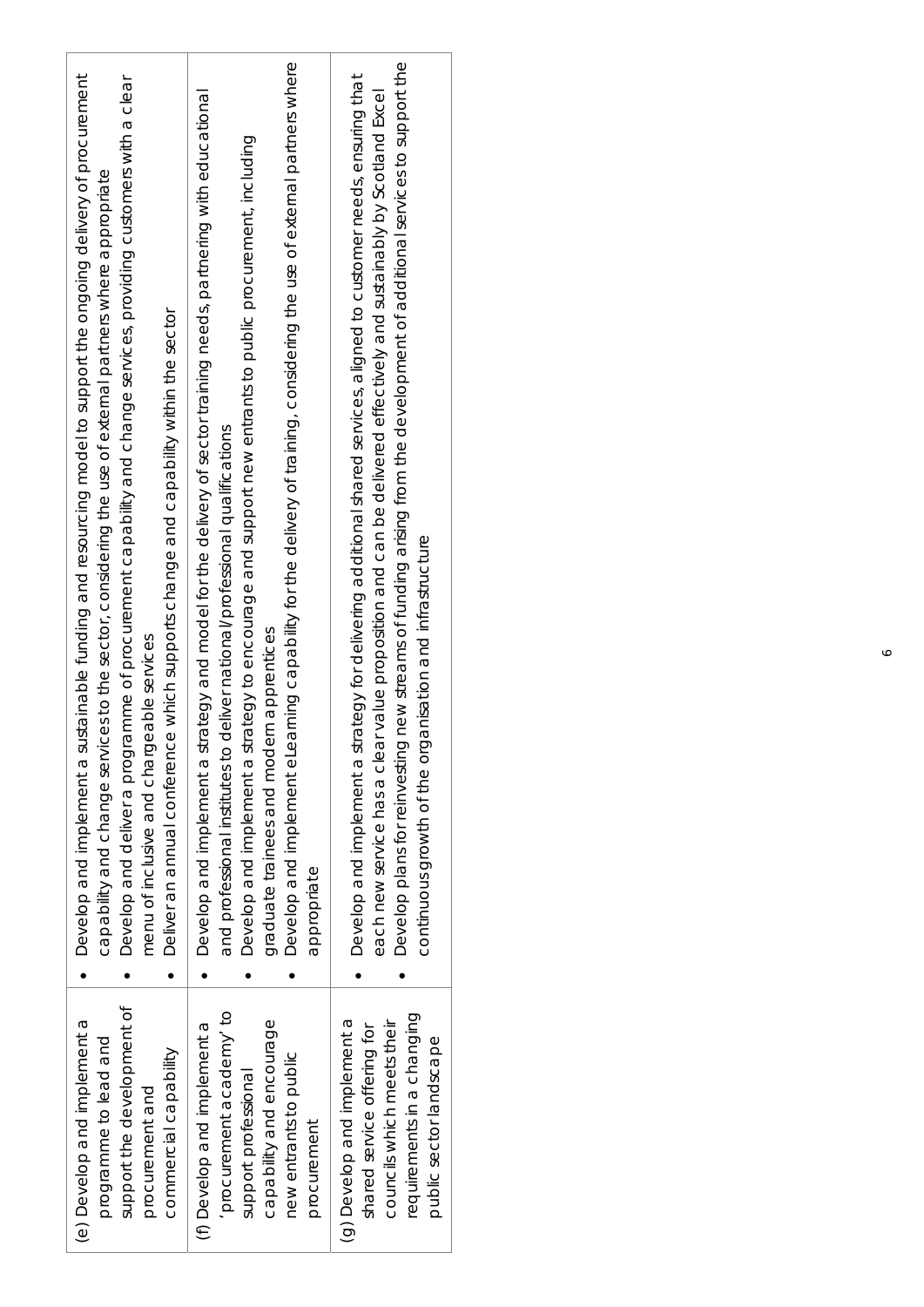|                  | Strategic objectives         |                                                                                                                                                                                                                     |
|------------------|------------------------------|---------------------------------------------------------------------------------------------------------------------------------------------------------------------------------------------------------------------|
| $\overline{2.1}$ |                              | ies which support the delivery of national and local policy priorities<br>Work with stakeholders to develop procurement strategi                                                                                    |
| 2.2              |                              | Deliver positive and measurable social, economic and environmental impact to local communities                                                                                                                      |
| 2.3              |                              | Lead and support customers in the development and implementation of best practice in sustainable procurement                                                                                                        |
|                  |                              |                                                                                                                                                                                                                     |
| Activity         |                              | Commitment                                                                                                                                                                                                          |
|                  |                              | plans and policies to support Scotland Excel and our customers in meeting duties arising<br>Develop and implement                                                                                                   |
|                  | (a) Develop and implement    | plans to mitigate risks and/or secure opportunities arising from the local planning aspects of<br>new procurement legislation, and supports customers in their<br>Develop and implement<br>from the introduction of |
|                  | strategies for responding to | the Community Empowerment Bill                                                                                                                                                                                      |
|                  | procurement and/or public    | plans to mitigate risks and/or secure opportunities arising from the Public Bodies (Joint<br>Develop and implement                                                                                                  |
|                  | sector legislation           | social care integration)<br>Working Act (health and                                                                                                                                                                 |
|                  |                              | ncils with meeting their duties arising from the Waste (Scotland) Regulations though the<br>Continue to support cou                                                                                                 |
|                  |                              | development and delivery of waste services frameworks                                                                                                                                                               |
|                  |                              | guidance for including employment and workforce matters in collaborative tenders, (e.g.<br>Develop and implement                                                                                                    |
|                  | (b) Ensure Scotland Excel's  | Living Wage, zero hours contracts)                                                                                                                                                                                  |
|                  | collaborative frameworks     | Shape markets to increase payment of the Living Wage across the Scotland Excel contract portfolio                                                                                                                   |
|                  | support local and national   | Identify and create guidance for other policy areas that can be supported through collaborative tenders, (e.g. Fair                                                                                                 |
|                  | government policy priorities | Trade, organic produce)                                                                                                                                                                                             |
|                  |                              | Continue to develop social care frameworks around national outcomes, (e.g. GIRFEC, Keys of Life)                                                                                                                    |
|                  |                              | plans to mitigate risks and/or secure opportunities arising from the Construction Review<br>Develop and implement                                                                                                   |
|                  |                              | a plan to support participation by local companies in collaborative tenders, providing<br>Develop and implement                                                                                                     |
|                  | (c) Ensure Scotland Excel's  | Is on the economic impact delivered for their area<br>regular reports to counci                                                                                                                                     |
|                  | collaborative frameworks     | community benefits in collaborative tenders to support employment, training and social<br>Continue to incorporate                                                                                                   |
|                  | support positive local       | inclusion at a local level                                                                                                                                                                                          |
|                  | economic outcomes            | Continue to develop Scotland Excel's community benefits tracking system and provide regular reports to local                                                                                                        |
|                  |                              | authorities on the impact in their local area                                                                                                                                                                       |
|                  |                              |                                                                                                                                                                                                                     |

# Goa1 2: Being sustainable in everything we do **Goa1 2: Being sustainable in everything we do**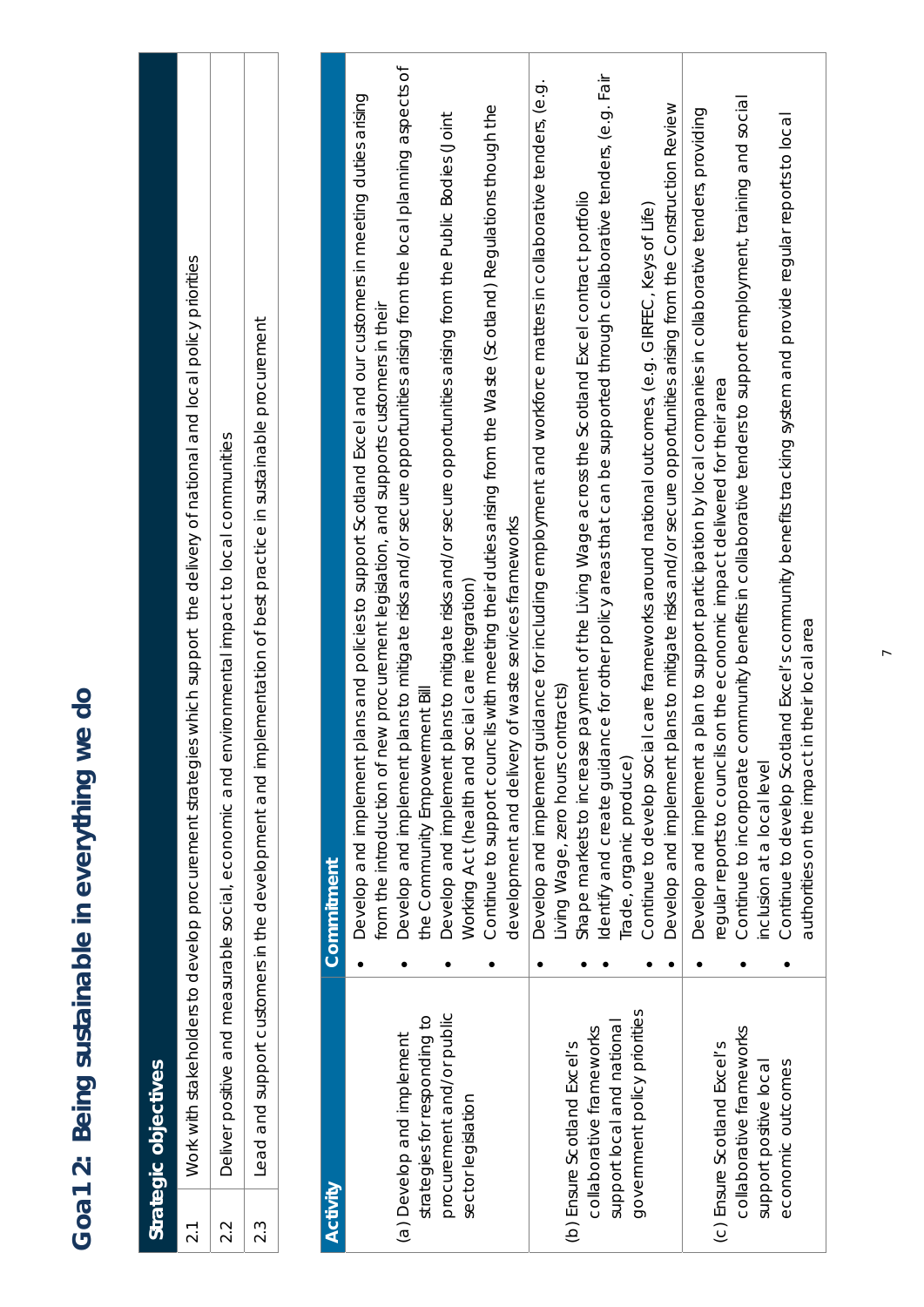| support local government<br>environmental duties and<br>collaborative frameworks<br>(d) Ensure Scotland Excel's<br>policies | Develop and implement                                                                                                    | guidance for assessing and mitigating the environmental impact of collaborative contracts<br>Continue to implement Scotland Excel's waste procurement strategy to support local authority compliance with<br>climate change targets and efforts to recover value from waste.                                                                                                                                    |
|-----------------------------------------------------------------------------------------------------------------------------|--------------------------------------------------------------------------------------------------------------------------|-----------------------------------------------------------------------------------------------------------------------------------------------------------------------------------------------------------------------------------------------------------------------------------------------------------------------------------------------------------------------------------------------------------------|
| (e) Champion the development<br>and dissemination of best<br>practice in sustainable<br>procurement                         | procurement practices, (e.g. Flexible Framework)<br>introduction of new procurement legislation<br>Develop and implement | plans to support local authorities with meeting their sustainability duties arising from the<br>Continue to work with partners to develop, deliver and promote tools and guidance which support sustainable<br>Develop and implement a process for monitoring, reviewing and reporting on macro-environmental factors<br>affecting public procurement, sharing intelligence and guidance with local authorities |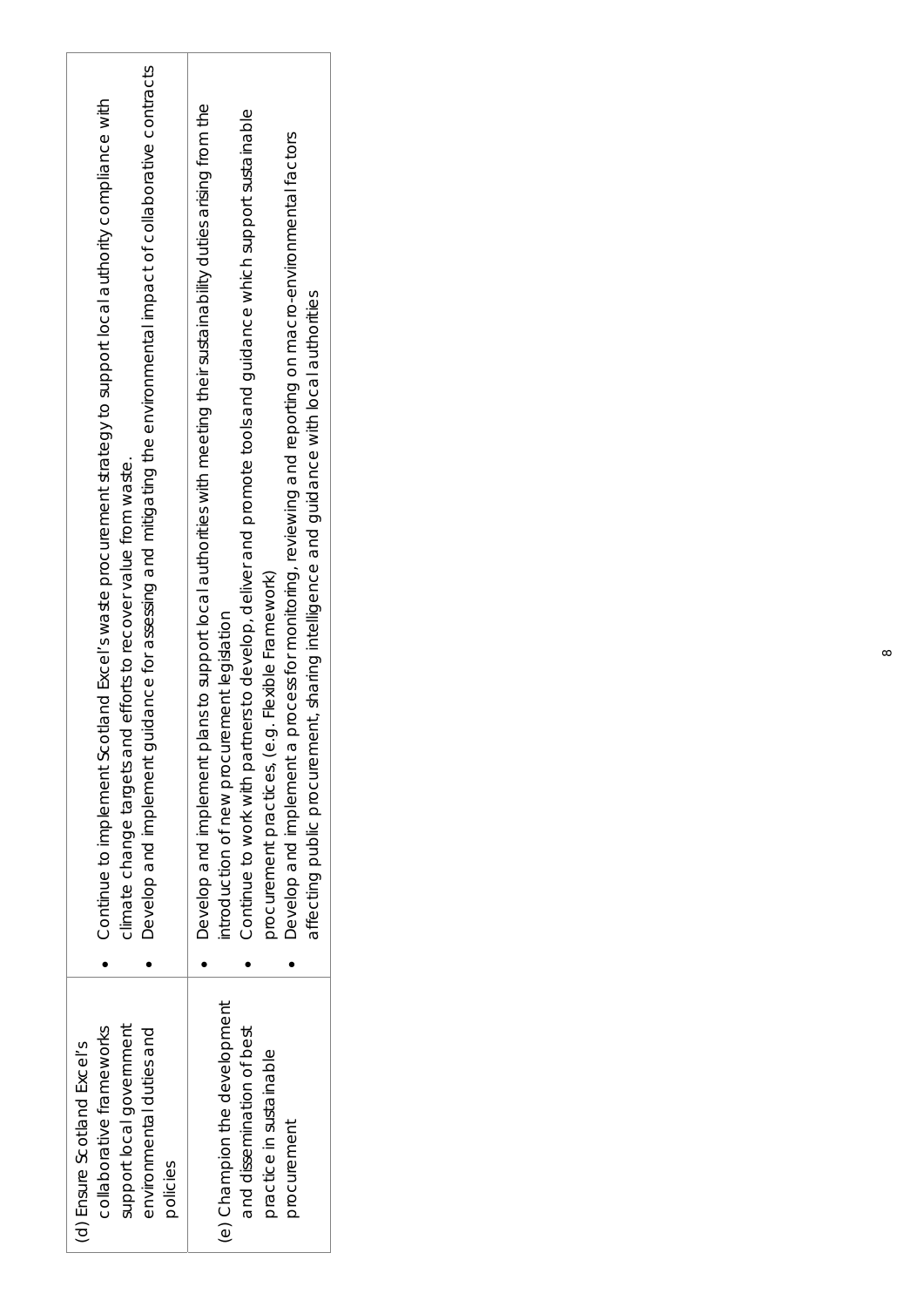| : - > - - - - - - - - -                                                                                                                                                                                                            |
|------------------------------------------------------------------------------------------------------------------------------------------------------------------------------------------------------------------------------------|
| conduction in the function of the side of the side of the side of the side of the side of the side of the side of the side of the side of the side of the side of the side of the side of the side of the side of the side of<br>í |
|                                                                                                                                                                                                                                    |
| ĺ                                                                                                                                                                                                                                  |

**Strategic objectives** 

Strategic objectives

| 3.1      |                                                                                                                                            | plans for maximising the value of our services<br>Work with customers to develop and implement bespoke                                                                                                                                                                                                                                                                                                                                                                       |
|----------|--------------------------------------------------------------------------------------------------------------------------------------------|------------------------------------------------------------------------------------------------------------------------------------------------------------------------------------------------------------------------------------------------------------------------------------------------------------------------------------------------------------------------------------------------------------------------------------------------------------------------------|
| 3.2      | procurement / shared services                                                                                                              | customer engagement and position Scotland Excel and its customers as leaders in public<br>Develop robust communications strategies which suppor                                                                                                                                                                                                                                                                                                                              |
| 3.3      |                                                                                                                                            | stakeholder environment<br>Represent the views and needs of customers in the wider                                                                                                                                                                                                                                                                                                                                                                                           |
|          |                                                                                                                                            |                                                                                                                                                                                                                                                                                                                                                                                                                                                                              |
| Activity |                                                                                                                                            | Commitment                                                                                                                                                                                                                                                                                                                                                                                                                                                                   |
|          | (a) Develop and implement a<br>portfolio of account                                                                                        | Deliver a rolling programme of account management meetings, information and services in line with plans agreed<br>and reviewed annually with each local authority                                                                                                                                                                                                                                                                                                            |
|          | management services that<br>meet the collective and                                                                                        | Identify, initiate and support engagement opportunities within local authorities to facilitate awareness, understanding<br>and uptake of Scotland Excel services across council departments                                                                                                                                                                                                                                                                                  |
|          | individual needs of local<br>authority customers                                                                                           | Gather, analyse and report on customer intelligence to support Scotland Excel's business decisions and ensure<br>services remain in line with customer requirements                                                                                                                                                                                                                                                                                                          |
|          |                                                                                                                                            | Develop and implement customer service principles for all aspects of our services, ensuring that they are embodied<br>by all Scotland Excel staff                                                                                                                                                                                                                                                                                                                            |
|          | plans, processes and systems<br>(b) Develop and implement                                                                                  | Specify and deliver a system/process for managing customer information/preferences, ensuring that all stakeholders<br>receive relevant and timely communication/contact appropriate to their needs                                                                                                                                                                                                                                                                           |
|          | first class customer experience<br>that support the delivery of a                                                                          | Specify and deliver an online platform for managing collaboration with customers, increasing their visibility of all<br>contract activities, facilitating interaction and enabling self-service                                                                                                                                                                                                                                                                              |
|          | across all of our services                                                                                                                 | Specify and deliver a system/process for managing customer complaints, including regular analysis of data to<br>identify common issues and eliminate root causes of dissatisfaction                                                                                                                                                                                                                                                                                          |
|          |                                                                                                                                            | Monitor customer feedback and satisfaction levels, identifying and responding to opportunities for improvement<br>$\bullet$                                                                                                                                                                                                                                                                                                                                                  |
|          | strategy that enhances and<br>corporate communications<br>(c) Develop and implement a<br>protects Scotland Excel's<br>corporate reputation | Deliver a rolling programme of campaigns, events and activities which market Scotland Excel's services and promote<br>otland Excel's website as the primary source of accurate and up-to-date corporate news.<br>age all communications risks arising from Scotland Excel's collaborative contracts and/or<br>the impact of our work to a wide range of stakeholders<br>Maintain and enhance Sc<br>Identify, monitor and man<br>other business activities<br>and information |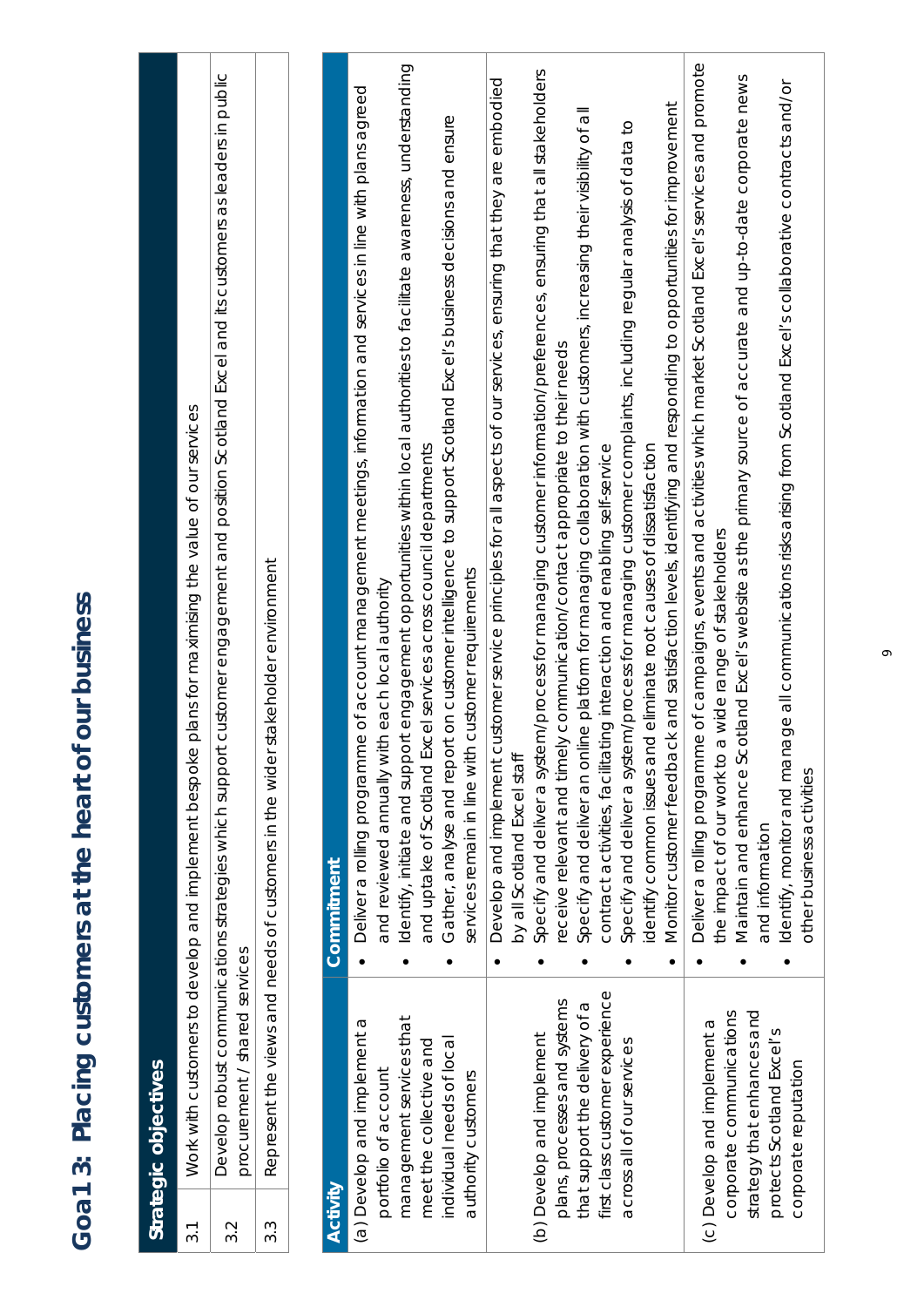| model for associate members                                                                                                                                                                         | Develop and market a segmented membership offering for existing associate members, with clear costs, benefits                                                                                                                                                                                                                                                                                                                                                                                                                                                                                                                                                                                                                                                                                                        |
|-----------------------------------------------------------------------------------------------------------------------------------------------------------------------------------------------------|----------------------------------------------------------------------------------------------------------------------------------------------------------------------------------------------------------------------------------------------------------------------------------------------------------------------------------------------------------------------------------------------------------------------------------------------------------------------------------------------------------------------------------------------------------------------------------------------------------------------------------------------------------------------------------------------------------------------------------------------------------------------------------------------------------------------|
| which delivers clear business                                                                                                                                                                       | strategy to identify and secure new associate members to increase contract spend,                                                                                                                                                                                                                                                                                                                                                                                                                                                                                                                                                                                                                                                                                                                                    |
| (d) Develop and implement a                                                                                                                                                                         | Review the existing associate member model to segment the customer base and identify cost/value streams                                                                                                                                                                                                                                                                                                                                                                                                                                                                                                                                                                                                                                                                                                              |
| and financial benefits to                                                                                                                                                                           | achieve better pricing/benefits for all members, and generate funding for reinvestment in Scotland Excel                                                                                                                                                                                                                                                                                                                                                                                                                                                                                                                                                                                                                                                                                                             |
| Scotland Excel and the                                                                                                                                                                              | and transparency around contract usage                                                                                                                                                                                                                                                                                                                                                                                                                                                                                                                                                                                                                                                                                                                                                                               |
| membership base                                                                                                                                                                                     | Develop and implement a                                                                                                                                                                                                                                                                                                                                                                                                                                                                                                                                                                                                                                                                                                                                                                                              |
| programme for engaging with<br>ensure Scotland Excel has the<br>right partnerships in place to<br>e) Develop and implement a<br>the wider public sector to<br>support the needs of its<br>customers | Develop and maintain relationships with key national/local bodies or groups that can influence public policy, (e.g.<br>authority forums to share information, reach consensus on sector views and secure a<br>build influence with key partners and representative bodies for public service areas<br>Represent and champion the views and requirements of the sector within the Public Procurement Reform<br>Programme, and strengthen positive working partnerships with other Centres of Procurement Expertise<br>supported by collaborative procurement, (e.g. SFT, SCOTS, ADSW, Zero Waste Scotland)<br>e on behalf of the sector where appropriate<br>ice, CCPS, FSB, Chambers of Commerce)<br>Establish appropriate local<br>mandate to lead/influenc<br>COSLA, Improvement Serv<br>Develop relationships and |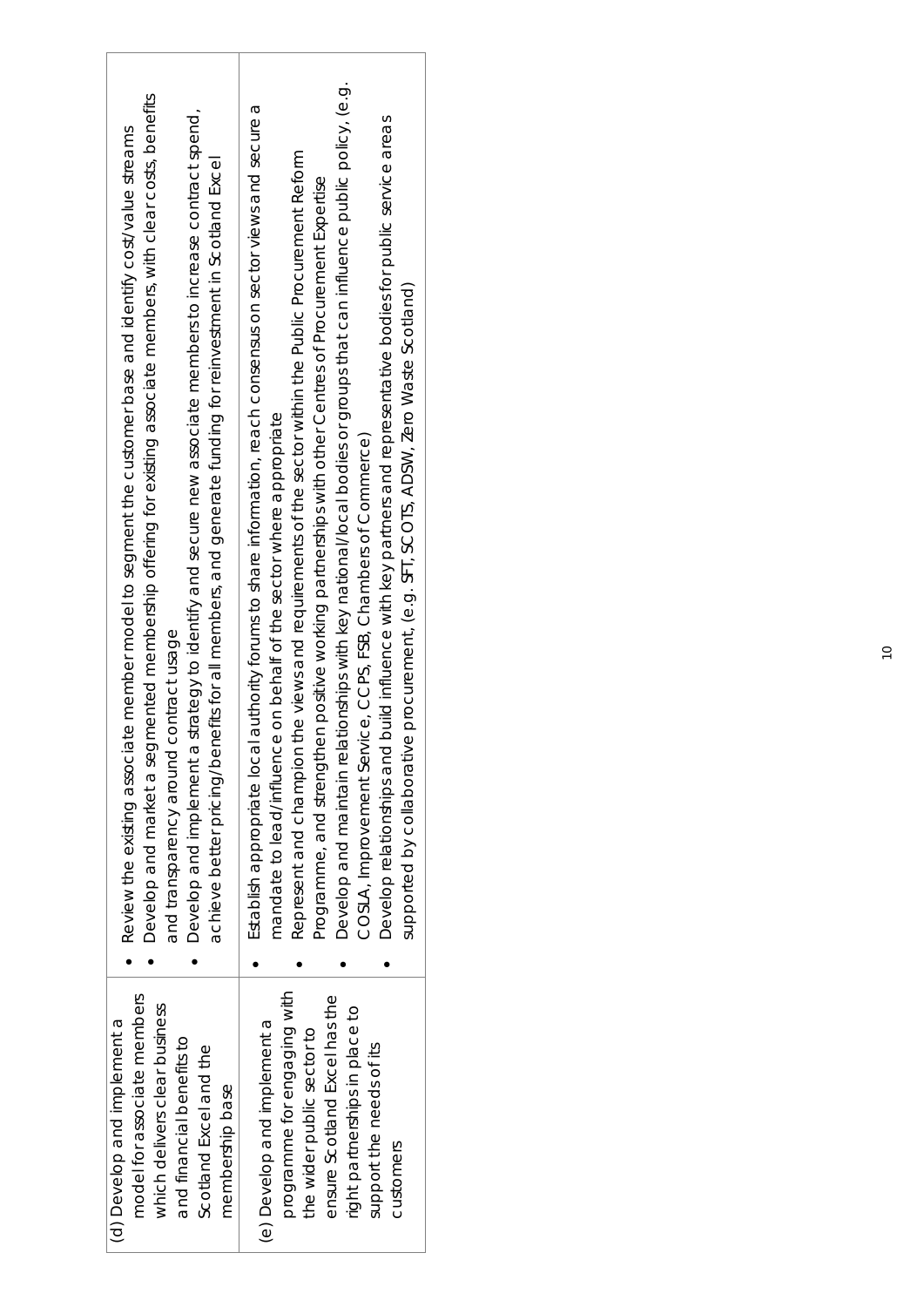| ming the partner of choice for delivering shared services               |
|-------------------------------------------------------------------------|
|                                                                         |
| )                                                                       |
|                                                                         |
|                                                                         |
|                                                                         |
|                                                                         |
| )                                                                       |
| Í<br><b>CCO</b><br>$\mathbf{)}$                                         |
| Œ<br>₹                                                                  |
| ത<br>$\overline{\mathsf{C}}$<br>١<br>$\overline{\phantom{0}}$<br>j<br>I |

**Strategic objectives** 

Strategic objectives

| $\overline{4}$ . |                                                                                                                                      | Implement organisational development policies which support a highly skilled, motivated and engaged workforce                                                                                                                                                                                                                                                                                                                                                                                                                                                                                                                                                                                                                                                                                                                                                                                                                                                                                                                              |
|------------------|--------------------------------------------------------------------------------------------------------------------------------------|--------------------------------------------------------------------------------------------------------------------------------------------------------------------------------------------------------------------------------------------------------------------------------------------------------------------------------------------------------------------------------------------------------------------------------------------------------------------------------------------------------------------------------------------------------------------------------------------------------------------------------------------------------------------------------------------------------------------------------------------------------------------------------------------------------------------------------------------------------------------------------------------------------------------------------------------------------------------------------------------------------------------------------------------|
| 4.2              |                                                                                                                                      | Implement best practice processes and technology which support the efficient and effectively delivery of services to customers                                                                                                                                                                                                                                                                                                                                                                                                                                                                                                                                                                                                                                                                                                                                                                                                                                                                                                             |
| $4.\overline{3}$ | Scotland Excel's future                                                                                                              | Implement robust strategies, governance, risk management and funding models which demonstrate a measurable return on investment and secure                                                                                                                                                                                                                                                                                                                                                                                                                                                                                                                                                                                                                                                                                                                                                                                                                                                                                                 |
|                  |                                                                                                                                      |                                                                                                                                                                                                                                                                                                                                                                                                                                                                                                                                                                                                                                                                                                                                                                                                                                                                                                                                                                                                                                            |
| Activity         |                                                                                                                                      | Commitment                                                                                                                                                                                                                                                                                                                                                                                                                                                                                                                                                                                                                                                                                                                                                                                                                                                                                                                                                                                                                                 |
|                  | development, performance<br>(a) Develop and implement a<br>strategy to support staff<br>recruitment, retention<br>and engagement     | Develop and implement rolling workforce forecasts and plans to ensure that Scotland Excel always has the right mix of<br>Develop and implement employee development plans which are clearly aligned to identified corporate and personal<br>descriptions, competencies and behaviours are clearly aligned with Scotland Excel's vision, mission, values and plans<br>training needs, offer a route to career progression, support staff retention and ensure effective succession planning<br>n employee performance management policy and process which ensures that all job<br>Develop and implement an employee engagement and reward strategy to support staff motivation, retention,<br>recruitment management strategy, including the implementation of a new careers<br>its corporate strategy and operational plans<br>ndidate management processes<br>communication and wellbeing<br>microsite and effective car<br>Develop and implement a<br>Develop and implement a<br>people and skills to deliver                            |
|                  | programmes to support the<br>continuous improvement of<br>(b) Develop and implement<br>systems and processes<br>business performance | Continue to build relationships with academic, business and professional partners which support the development and<br>programme of ICT and systems development to support the delivery of business activities<br>ransformation programme to support the delivery of the 2015-18 corporate strategy and<br>Create a quality assurance forum and develop a rolling plan for reviewing and and and walling key business processes<br>Establish an information and communications infrastructure to support organisational flexibility and growth, and<br>Retain Investors in People (IIP) and Chartered Institute of Purchase and Supply (CIPS) accreditation, and seek<br>identified in the 2015-18 corporate strategy, operational plans and the transformation programme<br>provide efficient and effective support for all technologies utilised<br>accreditation for other areas of the business as appropriate<br>sharing of innovation and best practice<br>Manage Scotland Excel's t<br>Develop and implement a<br>operational plans |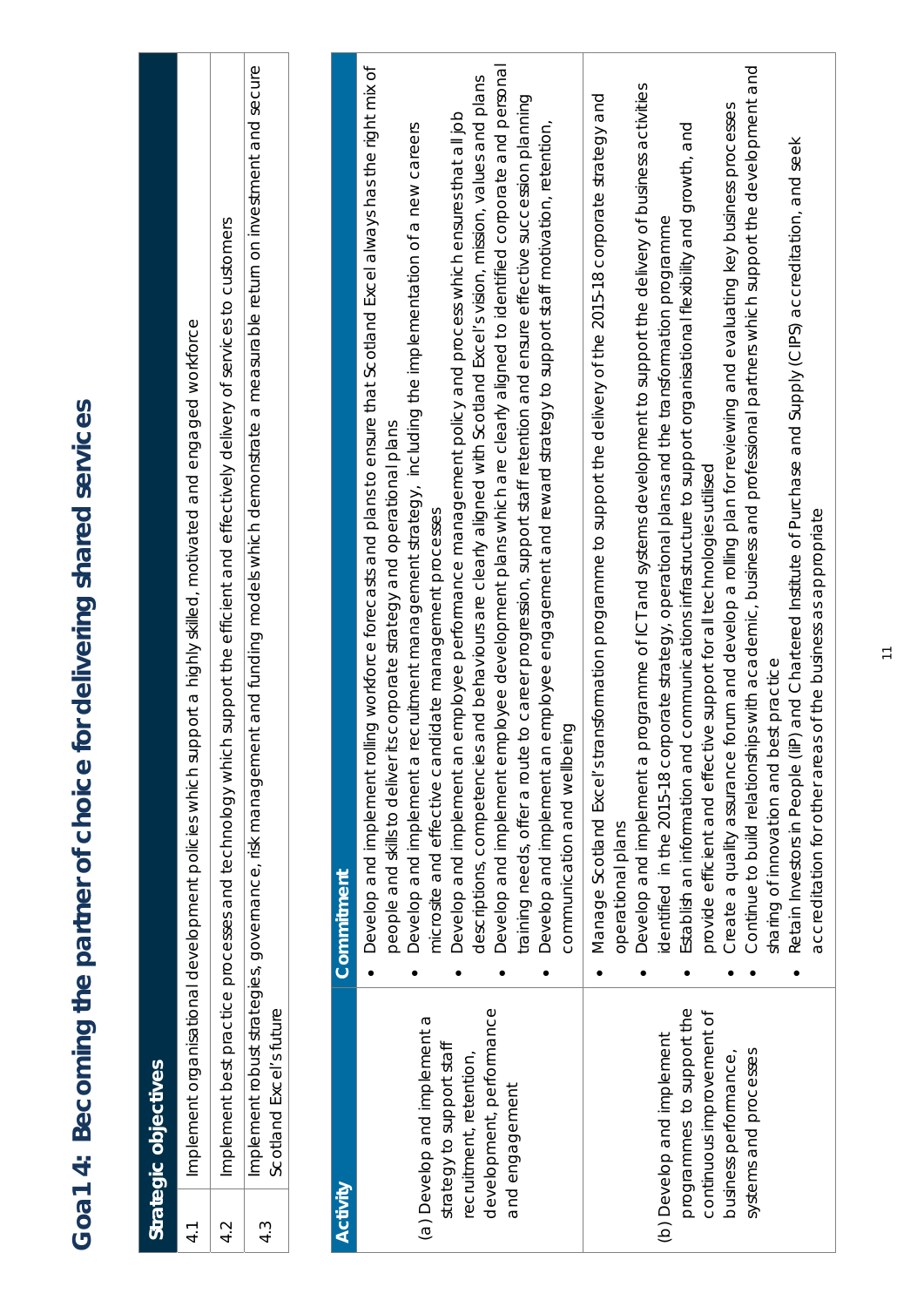|                                                              | Excel's governance model to ensure that it provides the optimum level of oversight of the<br>organisation's performance and business activities<br>Review and update Scotland |
|--------------------------------------------------------------|-------------------------------------------------------------------------------------------------------------------------------------------------------------------------------|
| (c) Ensure that Scotland Excel<br>delivers its plans through | Review and report on identified corpate and contract risks in line with Scotland Excel's risk management<br>methodology and plan                                              |
| effective governance, risk                                   | Develop and implement a rolling plan for reviewing Scotland Excel's corporate policies to ensure they provide an                                                              |
| management and policies                                      | amework for business activities and performance<br>appropriate and supportive fr                                                                                              |
|                                                              | Review Scotland Excel's performance monitoring and reporting procedures to facilitate the provision of regular reports                                                        |
|                                                              | ormance<br>on all aspects of business perf                                                                                                                                    |
| (d) Develop and implement a                                  | Complete a review of all internal and axternal data, information and intelligence sources used to make business                                                               |
| strategy for gathering,                                      | ices to customers<br>decisions and/or support servi                                                                                                                           |
| analysing and distributing                                   | data, information and intelligence across the organisation, ensuring that all staff have<br>Develop a plan for managing                                                       |
| business intelligence within                                 | access to the knowledge they require to deliver their goals                                                                                                                   |
| Scotland Excel and across                                    | Develop a proposal for offering a business intelligence service to local authority customers, ensuring it has a clear value                                                   |
| the sector                                                   | proposition and can be delivered effectively and sustainably by Scotland Excel                                                                                                |
|                                                              | insparent funding model, based around core and chargeable services, to finance the<br>Develop and implement a tra                                                             |
| (e) Develop and implement a                                  | nd 2018<br>organisation between 2015 a                                                                                                                                        |
| clear, transparent and                                       | ess delivery model, ensuring that all fixed and operational costs return optimal efficiency<br>Review Scotland Excel's busin                                                  |
| sustainable funding and                                      | and value for money                                                                                                                                                           |
| delivery model for Scotland                                  | Develop and implement a model for securing and managing rebates from collaborative contracts on behalf of                                                                     |
| Excel                                                        | councils to support reinvestment in Scotland Excel's future growth                                                                                                            |
|                                                              | Complete ongoing reviews of the funding and business delivery models, incorporating costs and revenues from the                                                               |
|                                                              | launch of new shared services as appropriate                                                                                                                                  |